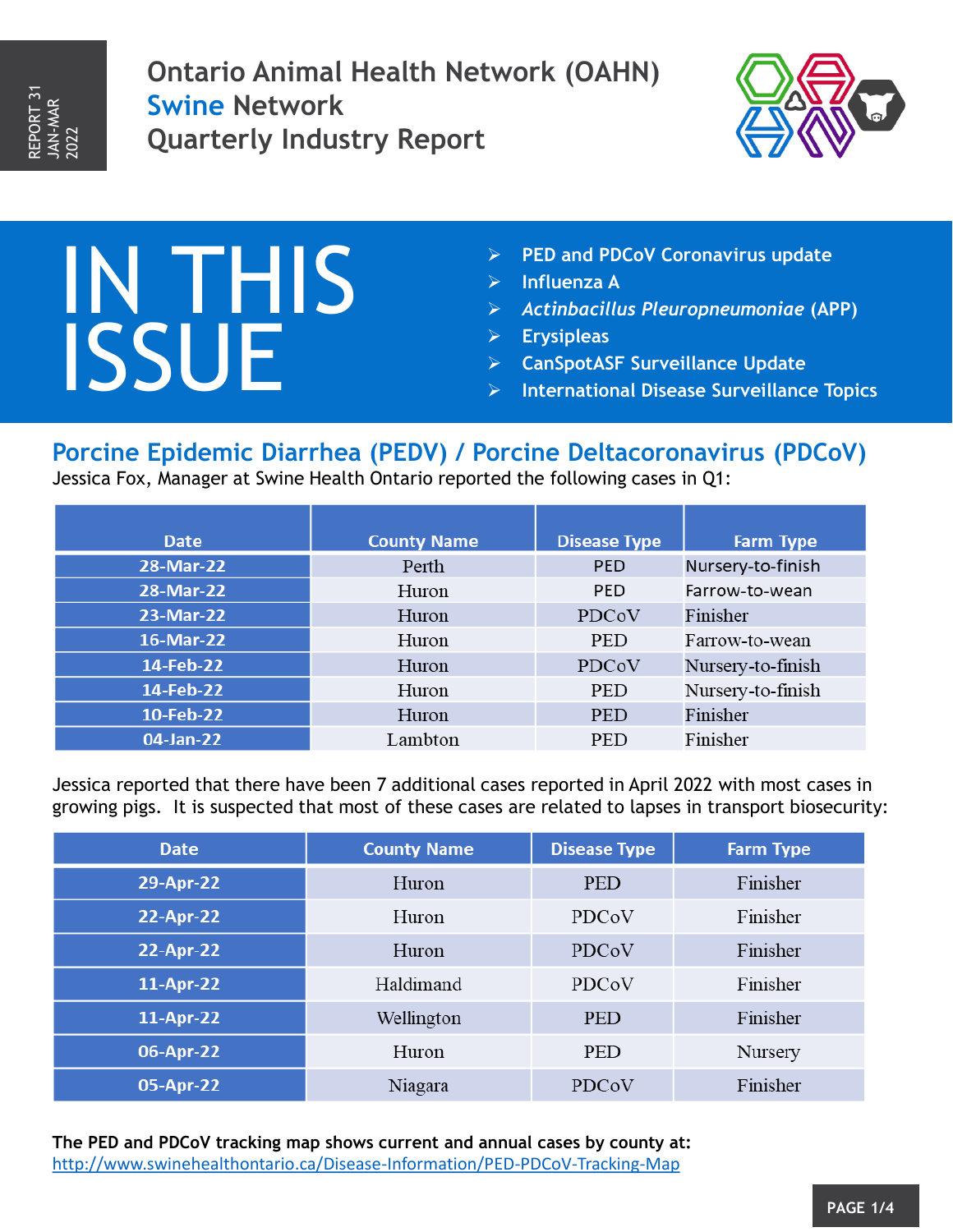

# **Porcine Epidemic Diarrhea (PEDV) / Porcine Deltacoronavirus (PDCoV) Continued…**

The number of PEDV detections in Ontario increased in March and have continued on this trend through April.

There has been an ongoing number of PDCoV detections throughout Q1 with a peak of cases in February.

**Take Home Message: Porcine Coronaviruses were active in Q1 and into April of 2022. Producers are encouraged to revisit their biosecurity protocols for both on-farm and off-farm activities (including transportation) and review the importance of biosecurity with their staff and family members working in swine facilities.**

### **Influenza A (IAV)**

Influenza virus continued to keep swine producers on their toes in 2022 Q1. All veterinarian's reporting rated influenza as very common (50%) or common (50%). Forty-five % of veterinarians indicated that IAV activity had increased in Q1 vs Q4. This was supported by increased lab submissions reported at Animal Health Laboratory and Gallant Labs. Syndromic surveillance also detected signals of increased influenza activity toward the end of Q4 that decreased over Q1 with a small increase in March.

Over the last year Influenza H1N2 remains the dominant subtype with an increase of influenza H1N1 which is now equal with influenza subtype H3N2.

### *Actinobacillus Pleuropneumoniae* **(APP)**

The frequency of APP is rated by veterinarians as never (17%), rare (75%) and common (8%). One veterinarian indicated that APP activity had increased in Q1 vs Q4. AHL data indicated no significant change in the number of APP submissions in Q1 vs Q4. One veterinarian commented that they had observed a herd that identified APP serotype 8 even though the herd had been closed for 20 years. The herd had previously been diagnosed as positive for APP serotype 7. Dr Al Scorgie reported that the spread of APP serotype 15 in the USA was suspected to involve lateral spread, from one pig to another, from affected farms. Dr. Scorgie further reported that a previous outbreak of APP serotype 8 in the USA was suspected to involve lateral spread although this was not proven to be the means of spread.

### **Erysipelas**

Erysipelas is ranked as common by 67% of veterinarians. This is an increase over previous quarters. Twenty-seven % of veterinarians indicated that Erysipelas activity was increased in Q1 vs Q4. Dr. DeLay reported that there were three cases in Q1 where they isolated *Erysipelas rhusiopathie*. Isolation of this organism has been somewhat sporadic. Dr. Pelland commented that there was an increase in whole carcass condemnations due to Erysipelas in Q1. All of these finding seem to support the apparent seasonal increase in Erysipelas in Q4 and Q1 vs Q2 and Q3 of 2021.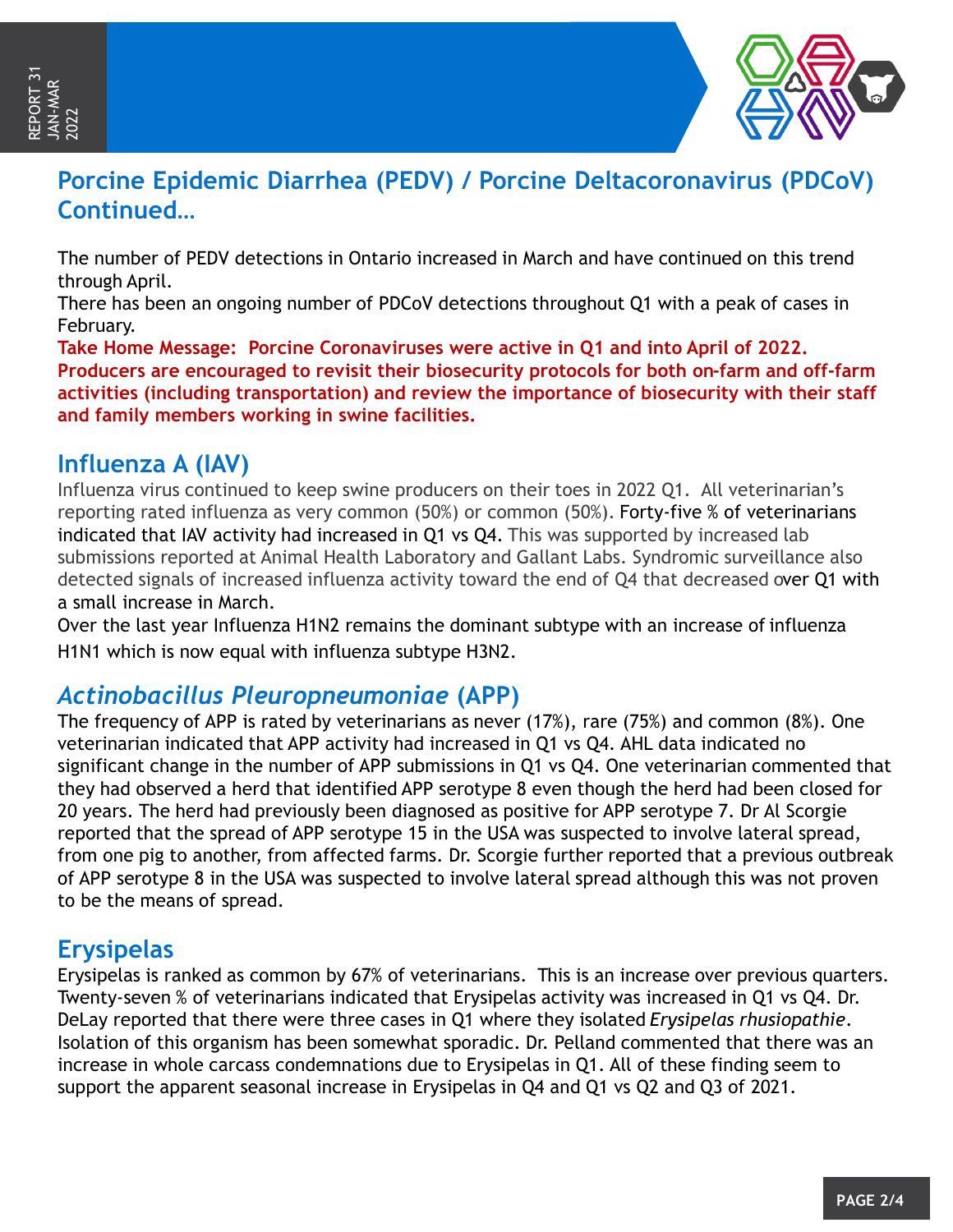

# **CanSpotASF Surveillance Update**

Dr. Tim Pasma provided an update on CanSpotASF activity in Ontario. CanSpotASF is a risk-based early detection testing program that is available at approved Canadian Animal Health Surveillance Network (CAHSN) laboratories, which includes the Animal Health Lab (AHL) in Ontario. The CanSpotASF program is set up with the goal of early detection of ASF. It is to be used when ASF is not a main rule-out diagnosis and where early clinical signs of ASF could be masked by other routinely diagnosed swine endemic viruses in Canada**. If ASF is suspected on a farm/premise, the Canadian Food Inspection Agency (CFIA) must be notified immediately.** 

Approved laboratories that are part of the CAHSN network can now test for ASF. Until the launch of this program these types of cases have not been tested. This program works on the premise that early detection if ASF arrives in Canada will in turn limit the spread of this virus, leading to a faster and more efficient outbreak response. Veterinarians and/or pathologists can initiate ASF rule-out testing for submissions that meet eligibility criteria. It is important to note that not all eligible cases will be tested for a variety of reasons including missing information e.g. PID and missing tissues.

| <b>OAHN</b> (Ontario)<br><b>Period</b> | <b>Number of</b><br>eligible cases | <b>Number of</b><br>negative cases | <b>Number of</b><br>positive cases |
|----------------------------------------|------------------------------------|------------------------------------|------------------------------------|
| 2022 Quarter 1<br>(Jan 1- Mar 31)      | 26                                 | 14                                 | 0                                  |
| Cumulative 2021-<br>2022               | 202                                | 60                                 | 0                                  |
| Cumulative 2020-<br>2021               | 82                                 | 17                                 | O                                  |

#### **CanSpotASF Testing Summary**

# **International Disease Surveillance Topics of Interest**

### **Intrauterine Vaccination- A Future Possibility?**

The Western College of Veterinary Medicine and Vaccine and Infectious Disease Organization (VIDO) are researching intrauterine vaccination. The researchers are looking at adding the vaccine to the semen. The initial research has been done with PED vaccines. The vaccine would provide protection against PED to both the sow and piglets. They have been able to formulate a vaccine that does not affect semen quality. At this time, the researchers have not been able to develop a single dose vaccine which is not practical. Research is continuing.